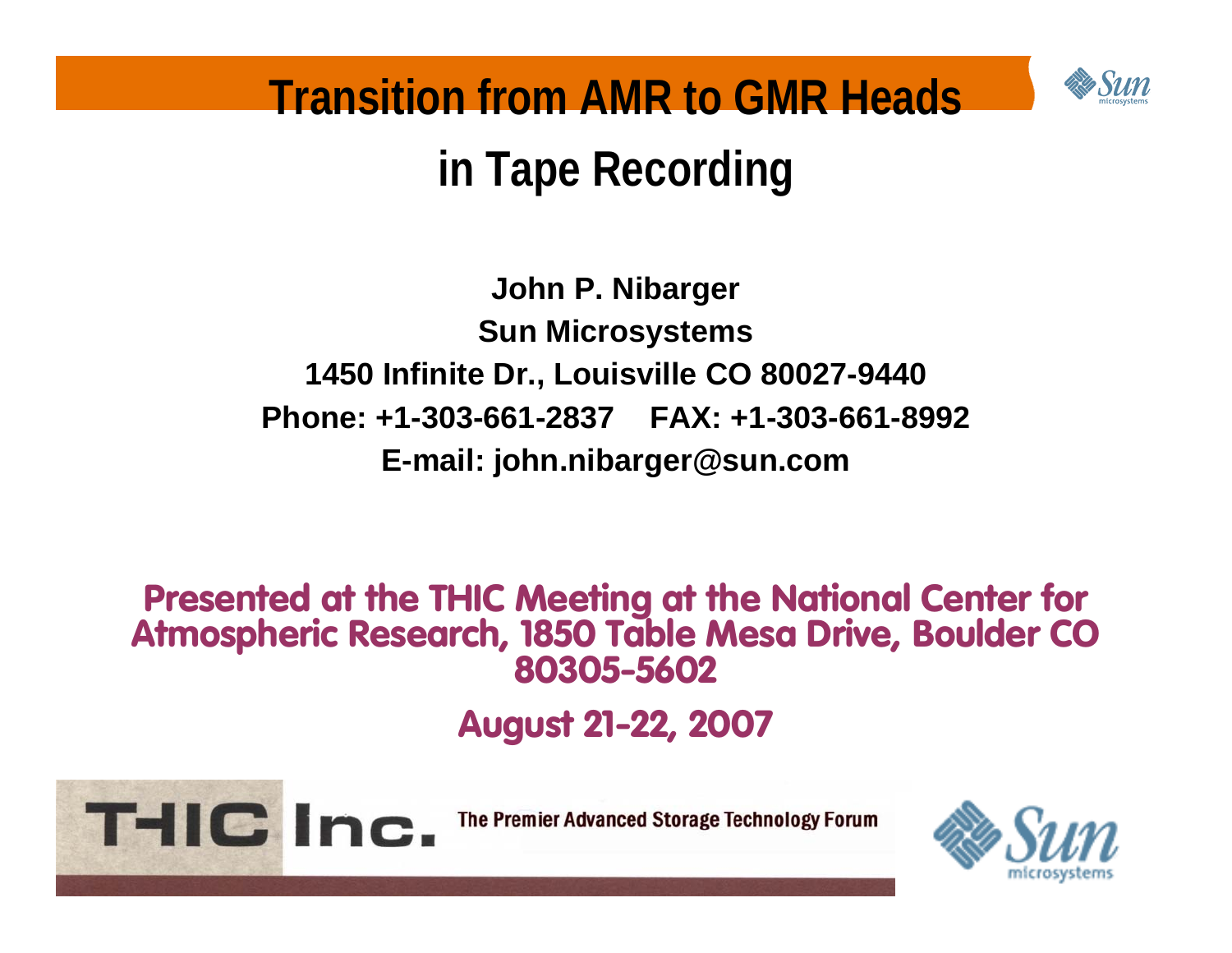

#### **Outline**

- •• Basics of magnetic recording
	- > AMR (Anisotropic Magneto-Resistance)
	- > GMR (Giant Magneto-Resistance)
- Transition in disk from AMR to GMR
- •• Issues surrounding the transition from AMR to GMR in tape



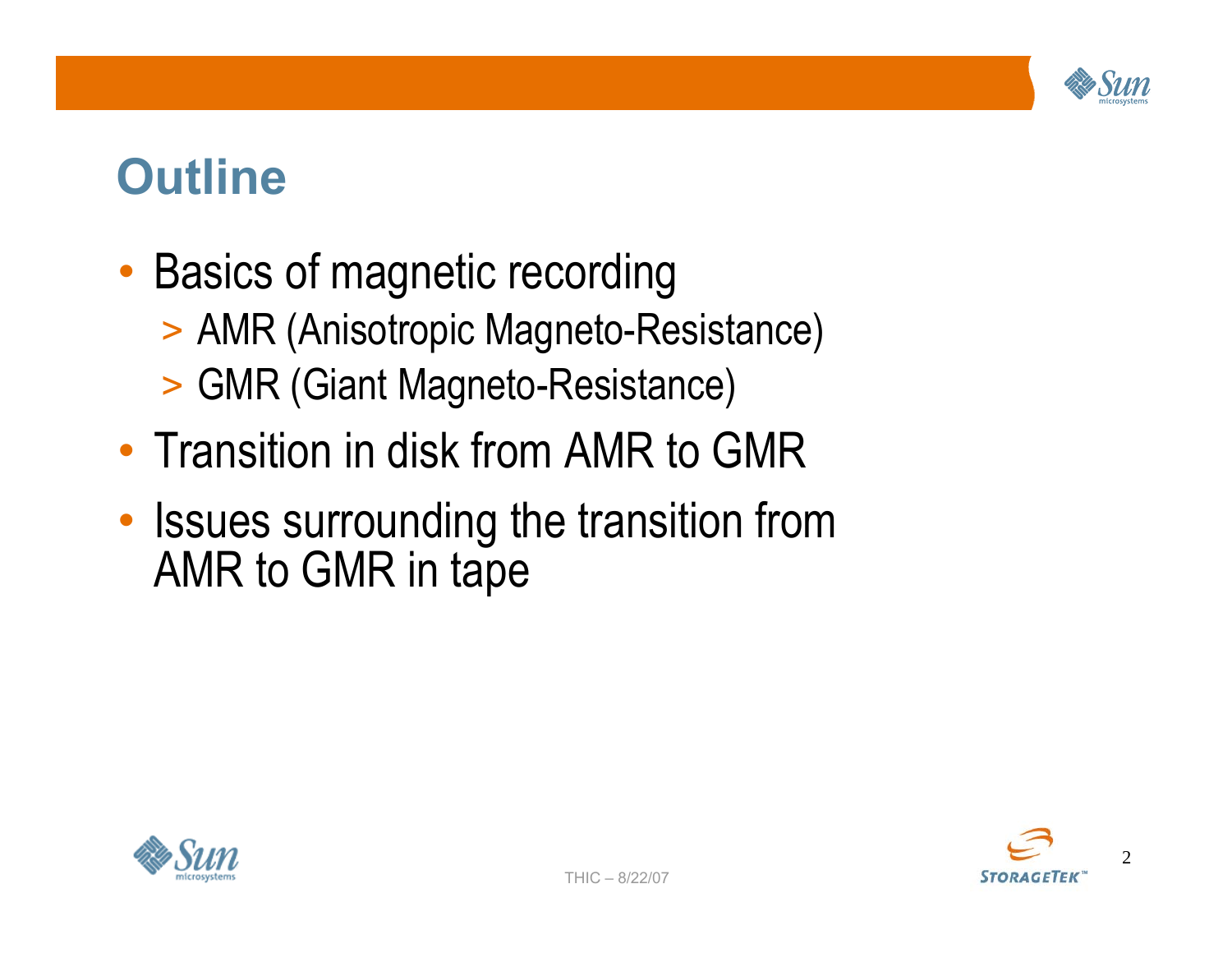

#### **Digital Magnetic Recording**

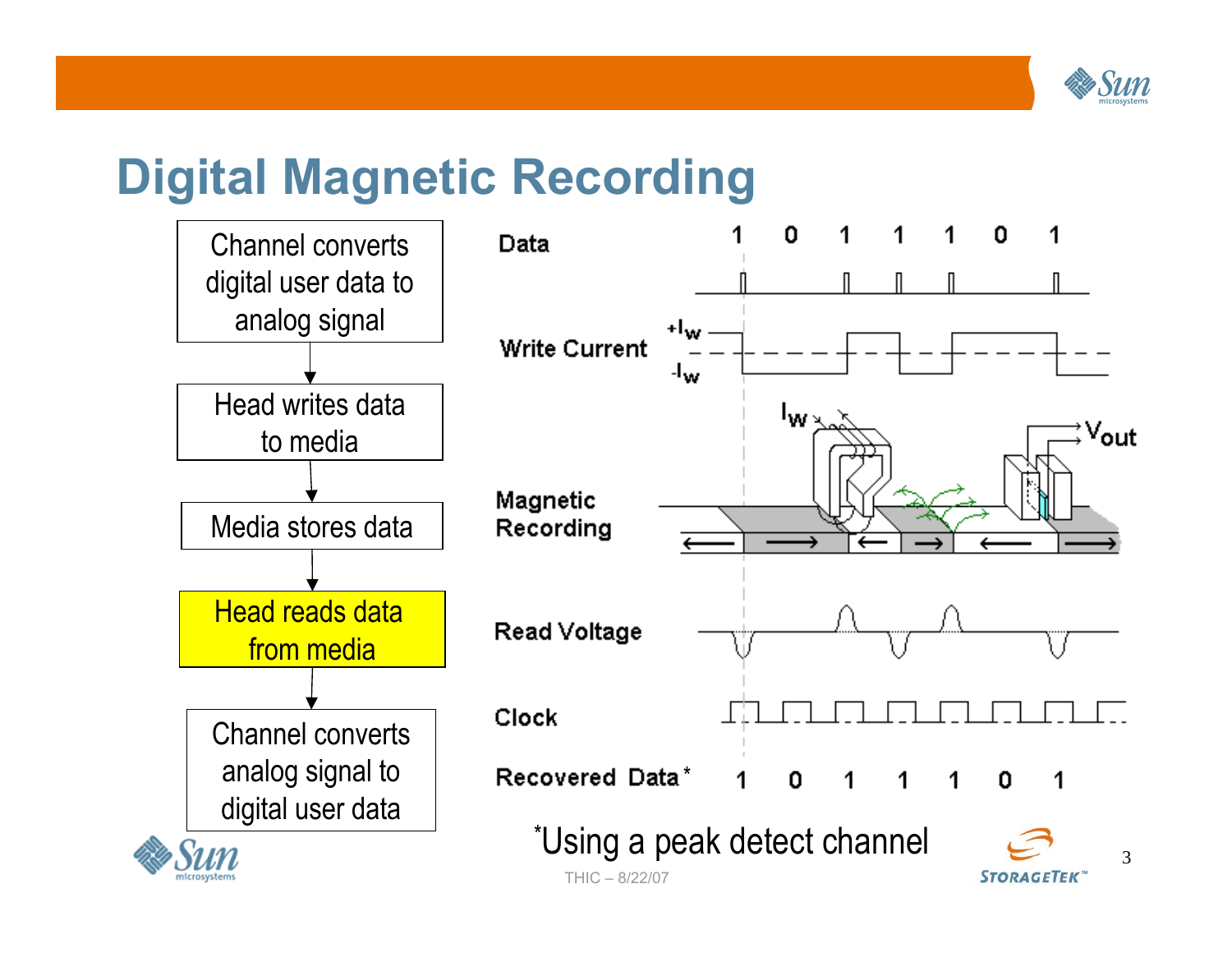

#### **Magnetic Read Sensors**

- Allow system to resolve changes in the magnetic media which stores the user information
- Two types in magnetic recording
	- > Inductive: Faraday's Law (  $\nabla \times {\bf E} = -\frac{U{\bf B}}{\partial t}$  ) ∂ $\nabla \times \mathbf{E} = -\frac{\partial \mathbf{B}}{\partial \mathbf{B}}$
	- > Magneto-Resistive (MR): electric resistance of the sensor changes with applied magnetic field

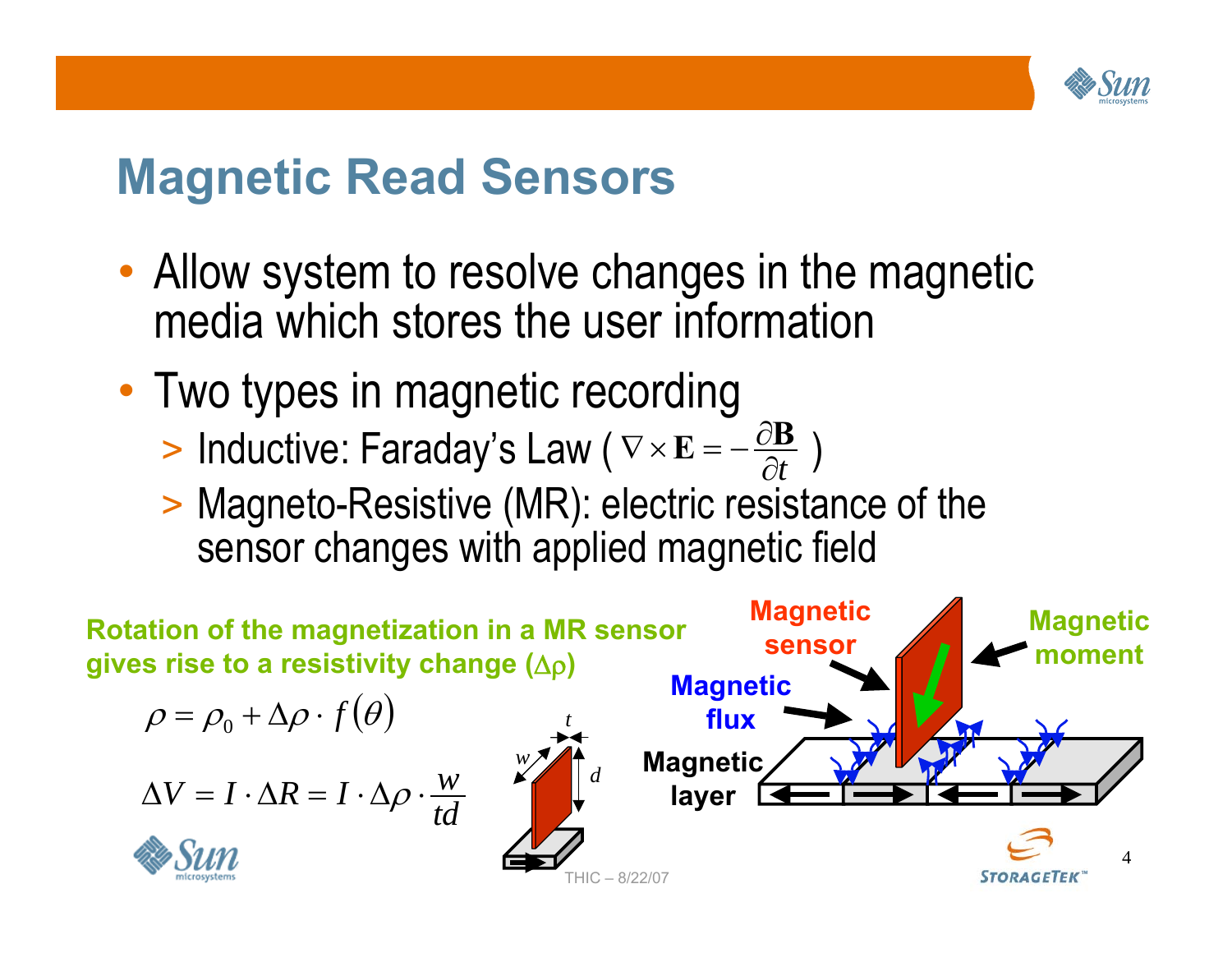

# **Tape and Disk Sensor Technology**

- • Inductive
	- > A variable magnetic field from the media will induce a variable voltage in a coil
- Anisotropic magneto-resistance ( $\Delta \rho / \rho \simeq 2 \%$  in Ni<sub>80</sub>Fe<sub>20</sub>)
	- > Bulk effect in ferromagnetic materials
- $\bullet$ Giant magneto-resistance ( $\Delta \rho / \rho \sim 20\%$  in Co/Cu/Co)
	- > Interface effect in thin multilayers
- Tunneling giant magneto-resistance ( $\Delta \rho / \rho \simeq 250\%$  in Co/MgO/Co)
	- > Coherent tunneling effect across an insulator

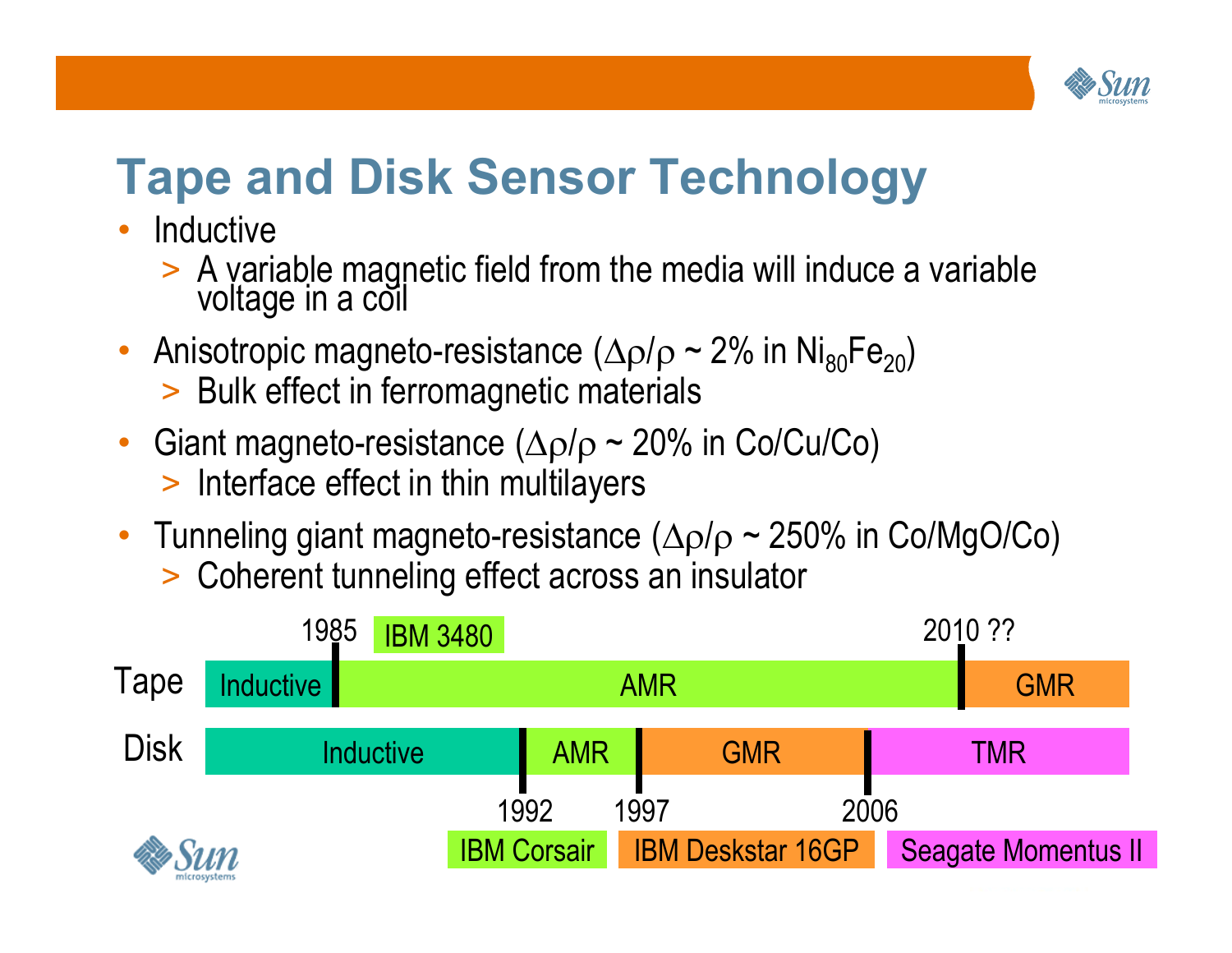

### **Magnetic Recording**

- Tape area width  $(\frac{1}{2})$  and length (900 m)
	- $>$  ~ 18,000 in<sup>2</sup>
- Disk area area of a platter and number of platters
	- $>$   $\sim$  8 in<sup>2</sup> for 1 single-sided platter

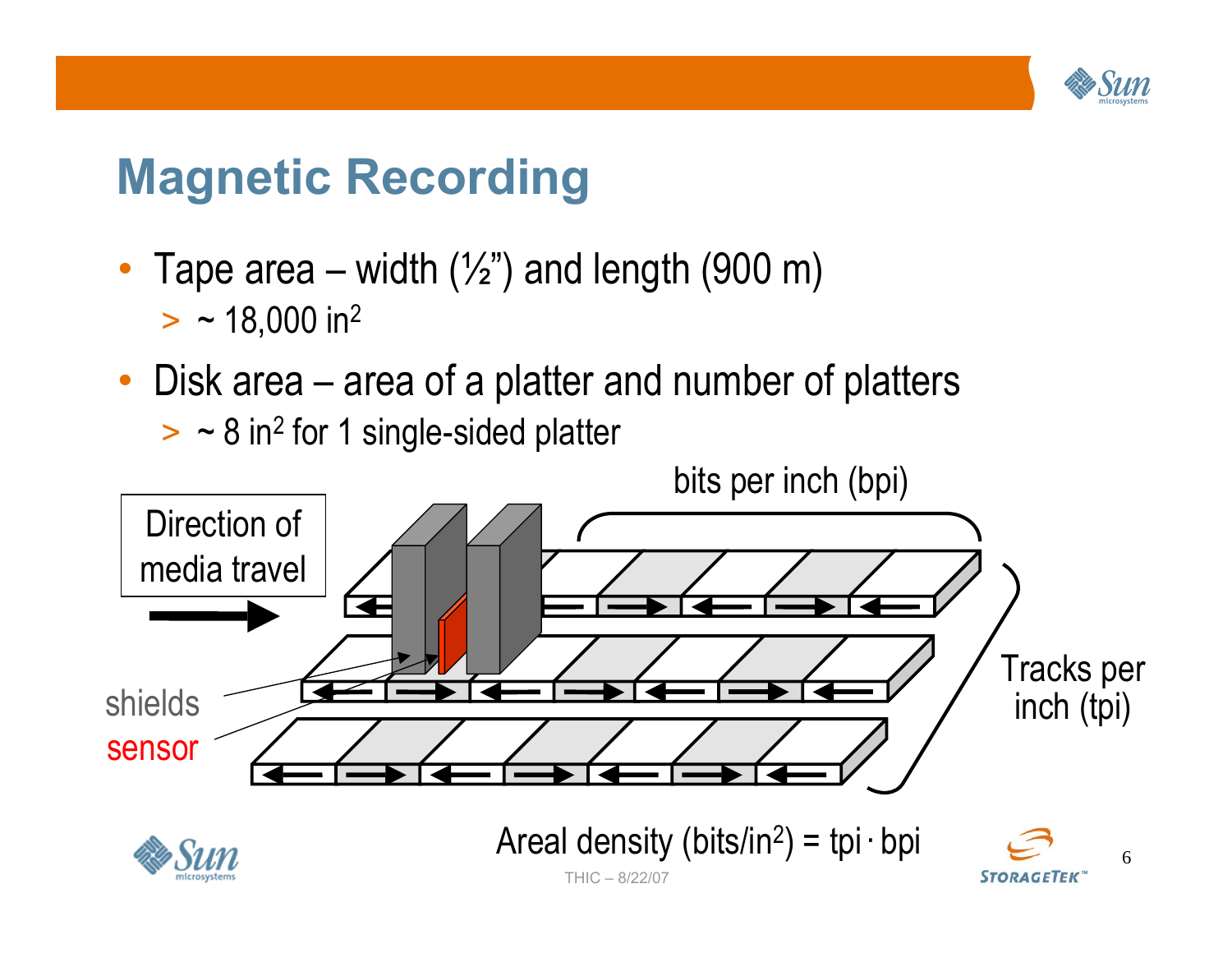

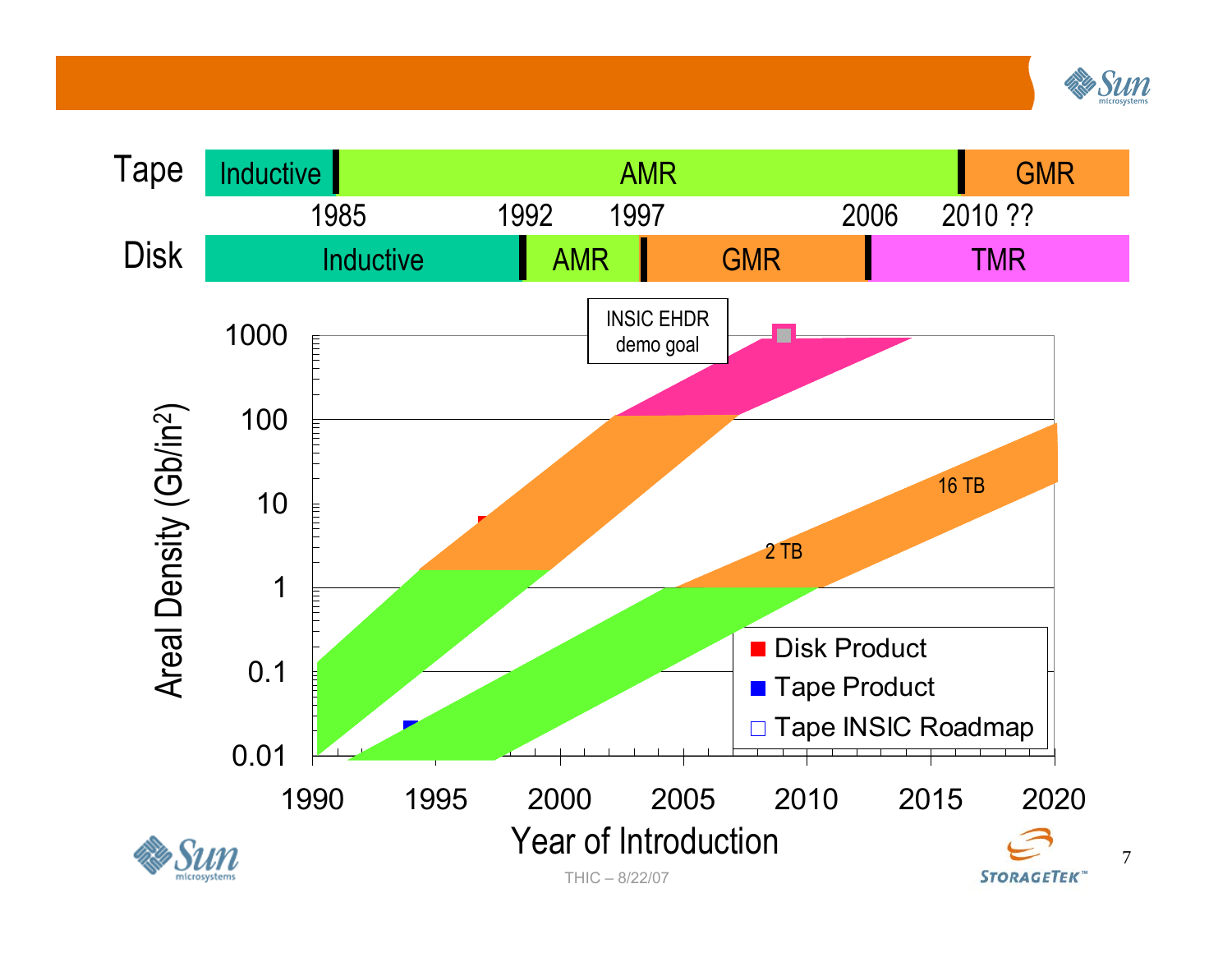

#### **AMR Response**

- Anisotropic Magneto-Resistance (AMR) is a bulk effect in Permalloy ( $Ni_{80}Fe_{20}$ ) and other ferromagnetic materials
	- > Optimum bias at 45 degrees

$$
\rho(H) = \rho_0 + \Delta\rho_{AMR} \cos^2\theta(H)
$$

H

Vary field with tape

R

| W $\theta$    | current |
|---------------|---------|
| magnetization |         |
| H             | Stensor |
| Output        |         |

Vary field with tape



**AMR:**

**Goal is to offset** 

**the bias field**

Rectified Sensor**Output** 

**STORAGETEK**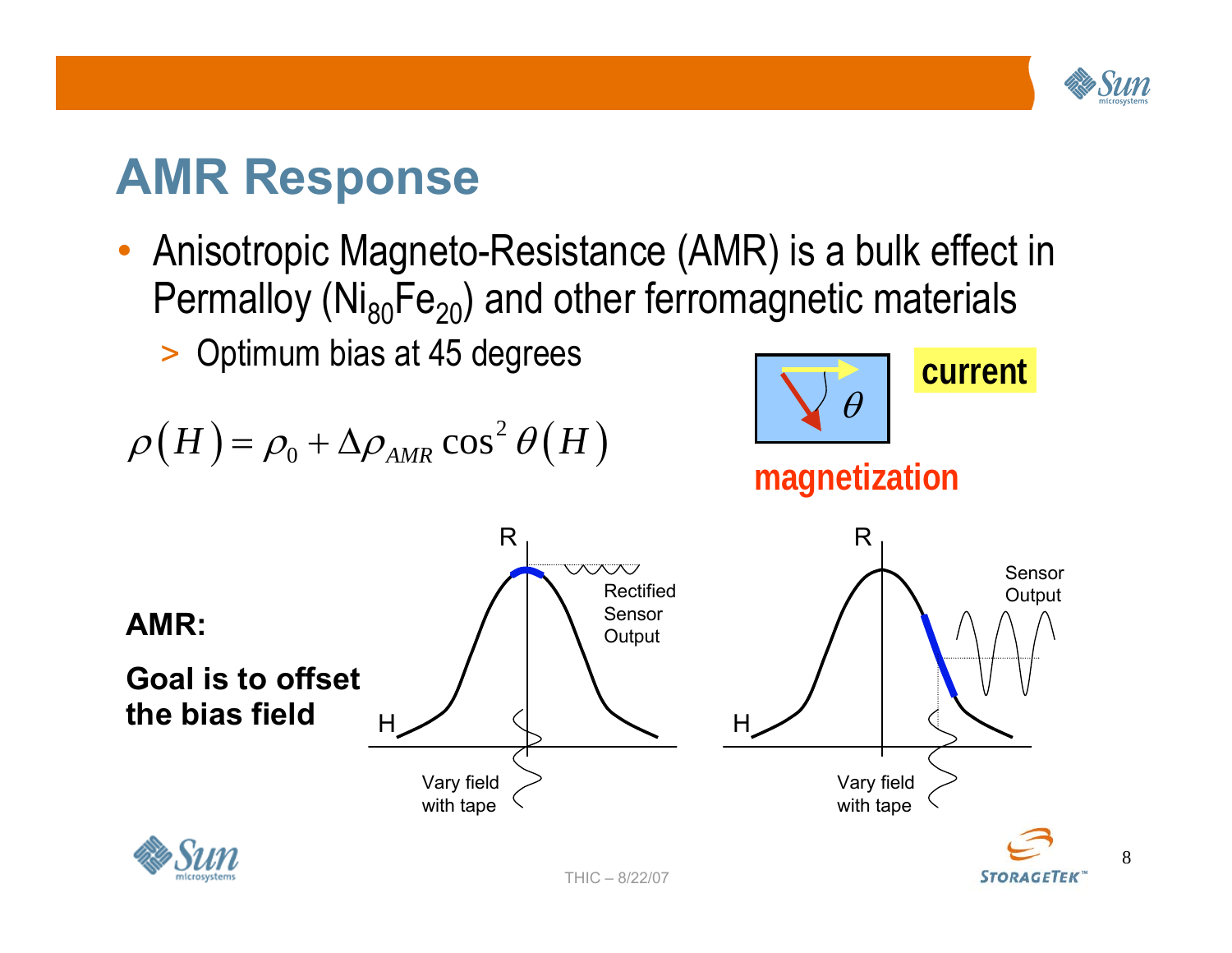

#### **AMR Sensor Stack Materials**





9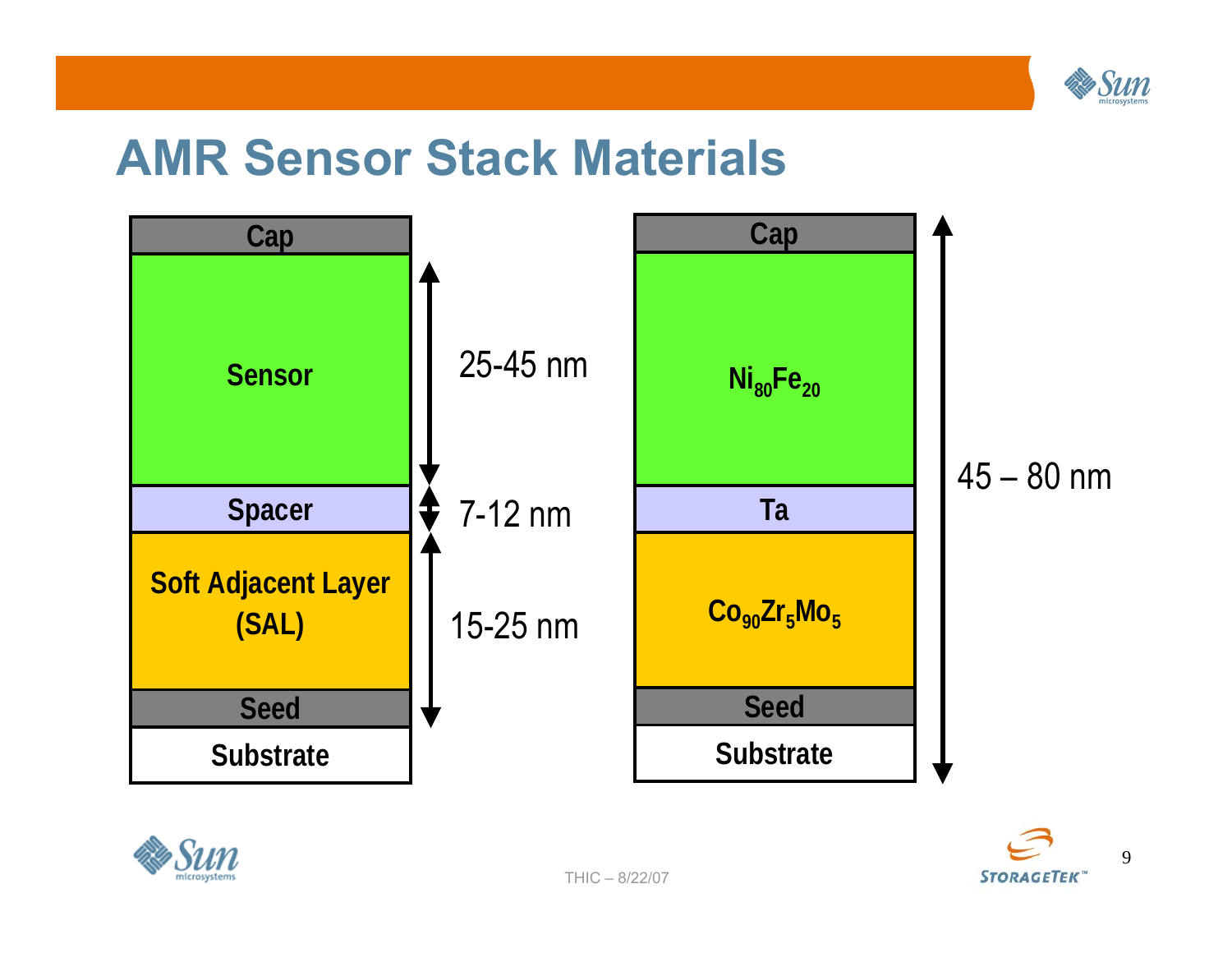

# **Why Switch from AMR?**

- AMR is a good sensor (and still used by tape)
- BUT, it has a problem. Output decreases as sensor thickness decreases
- • Why has sensor thickness decreased over time?



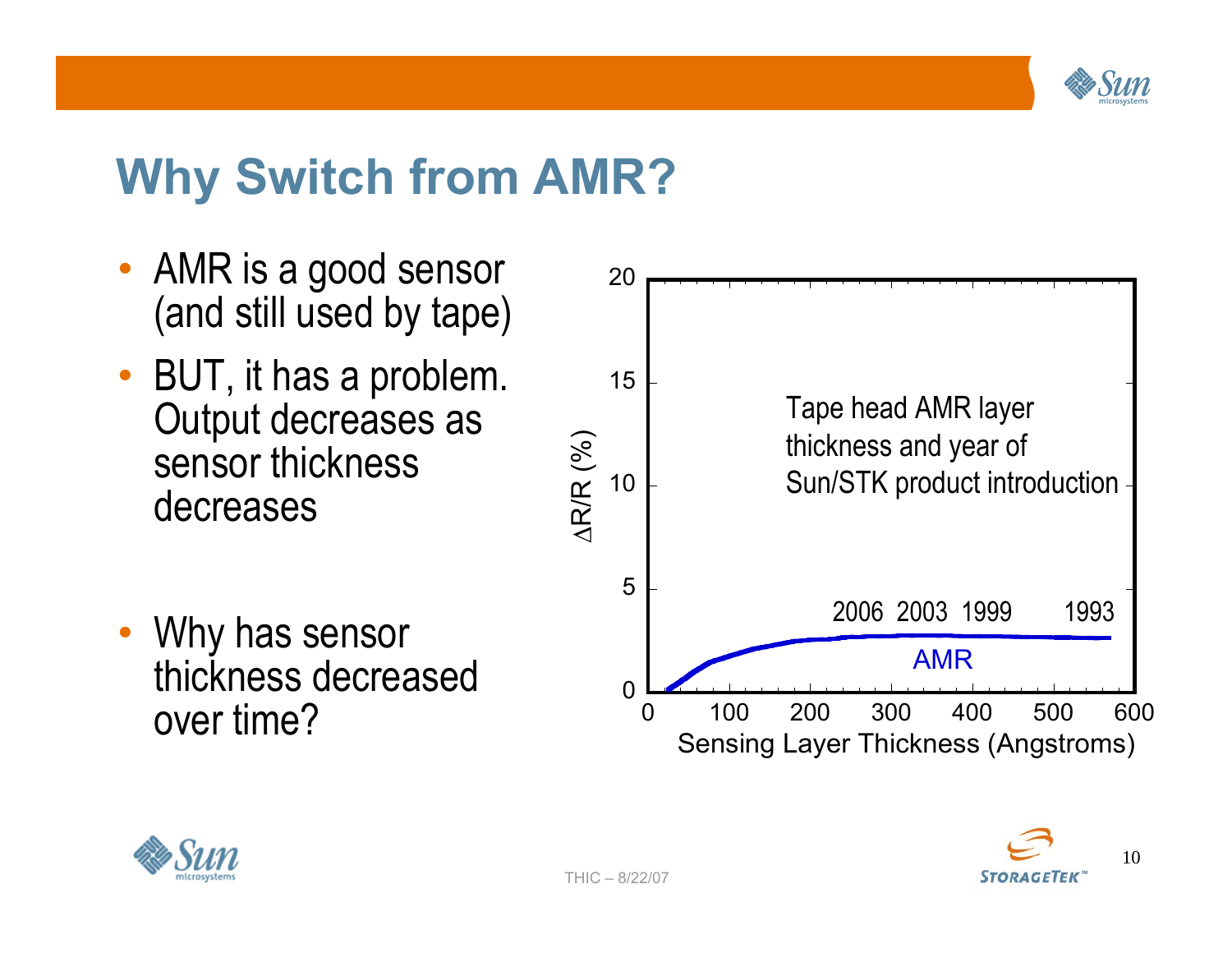

### **Achieving Higher Densities**



Thick media  $\rightarrow$  low density  $\rightarrow$  lots of flux **Thick sensor to match flux**

Thin media  $\rightarrow$  high density  $\rightarrow$  less flux **Thin sensor to match flux**

**Sensor for higher densities:**

- **1. Thinner sensor (for thinner media)**
- **2. Higher sensitivity (to make up for reduced flux)**



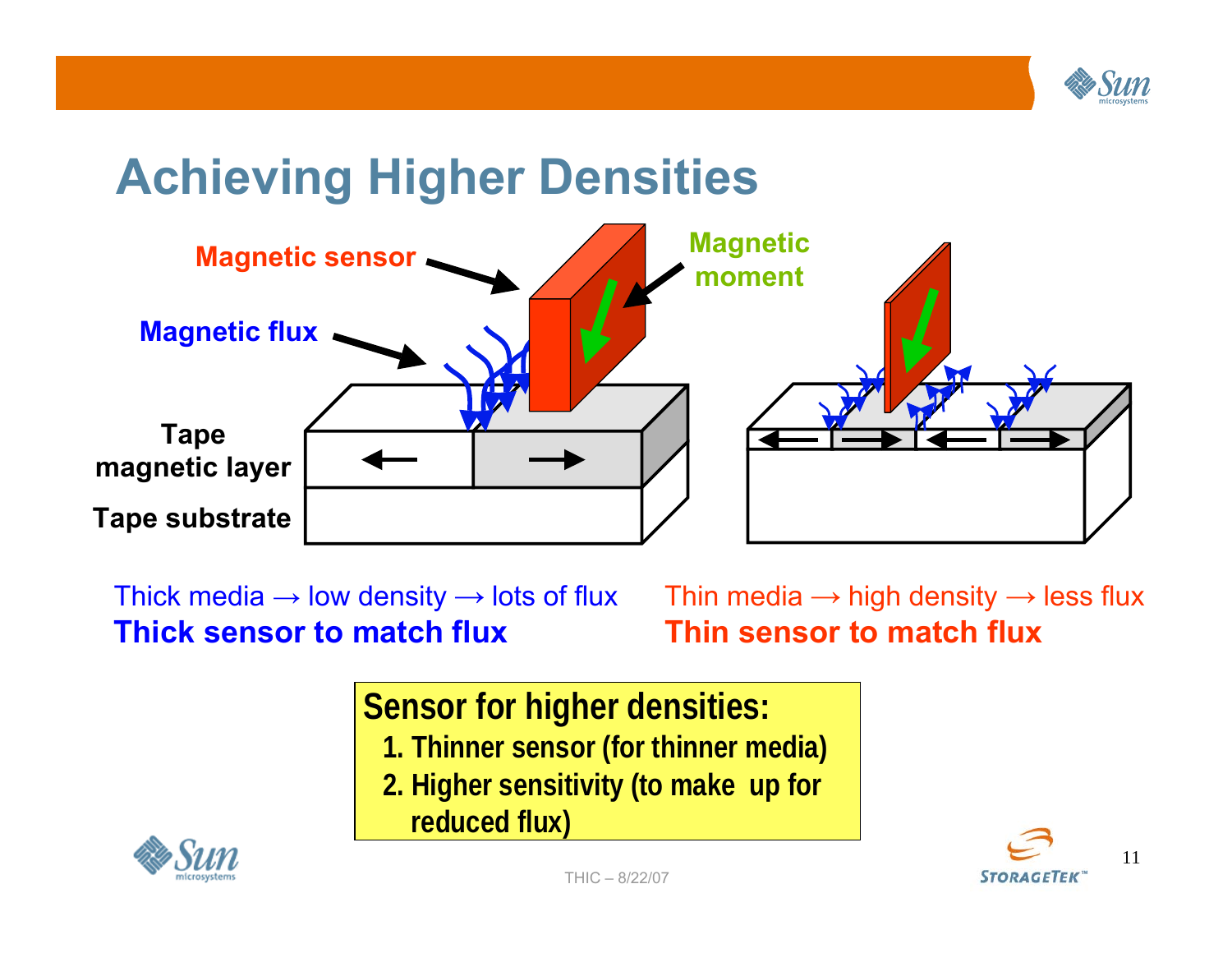

#### **Decreasing Thickness Penalty in AMR**





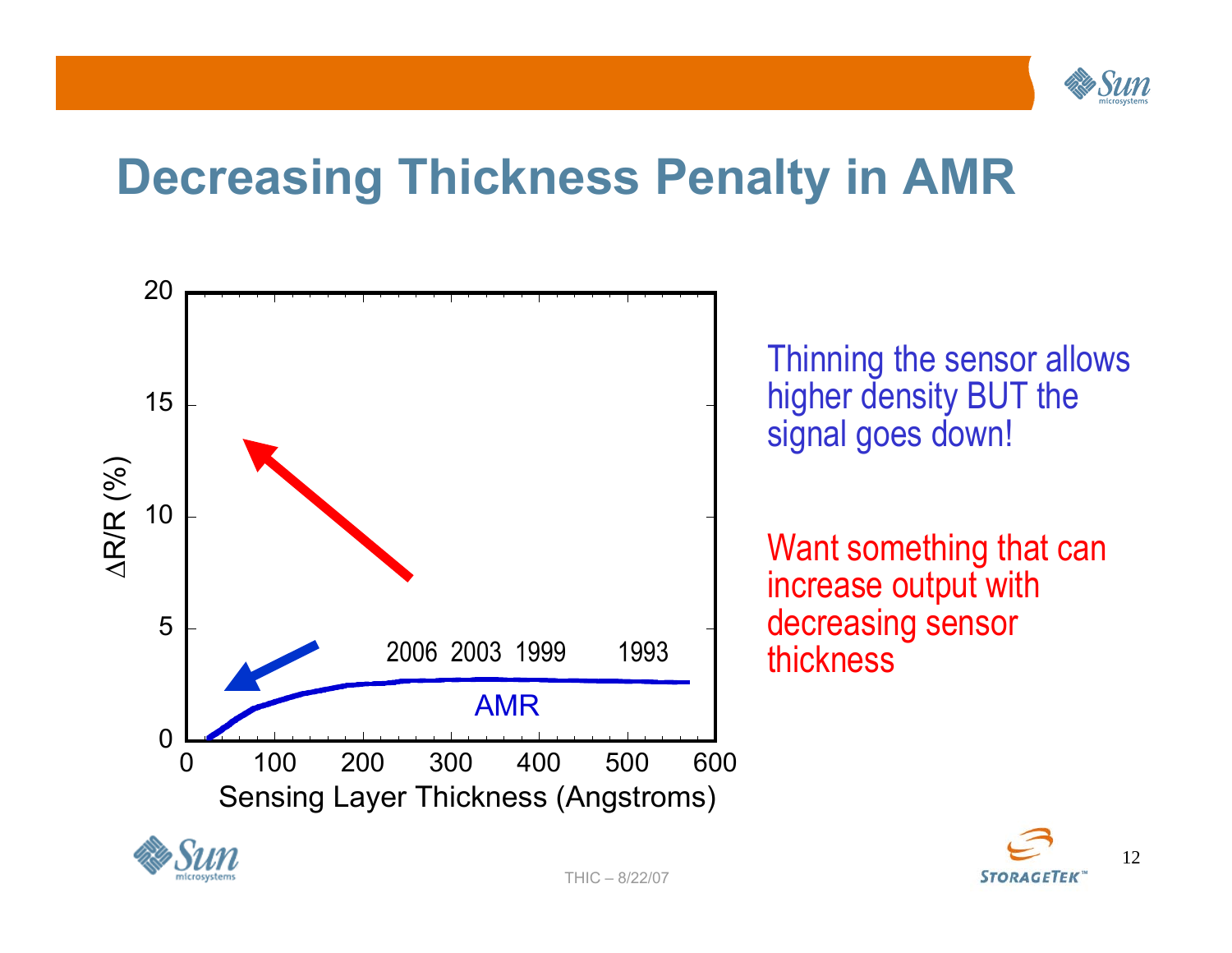

#### **Advantage of GMR**

GMR is an interface effect

AMR is a bulk effect, interfacial scattering takes over at small thicknesses





**STORAGETEK**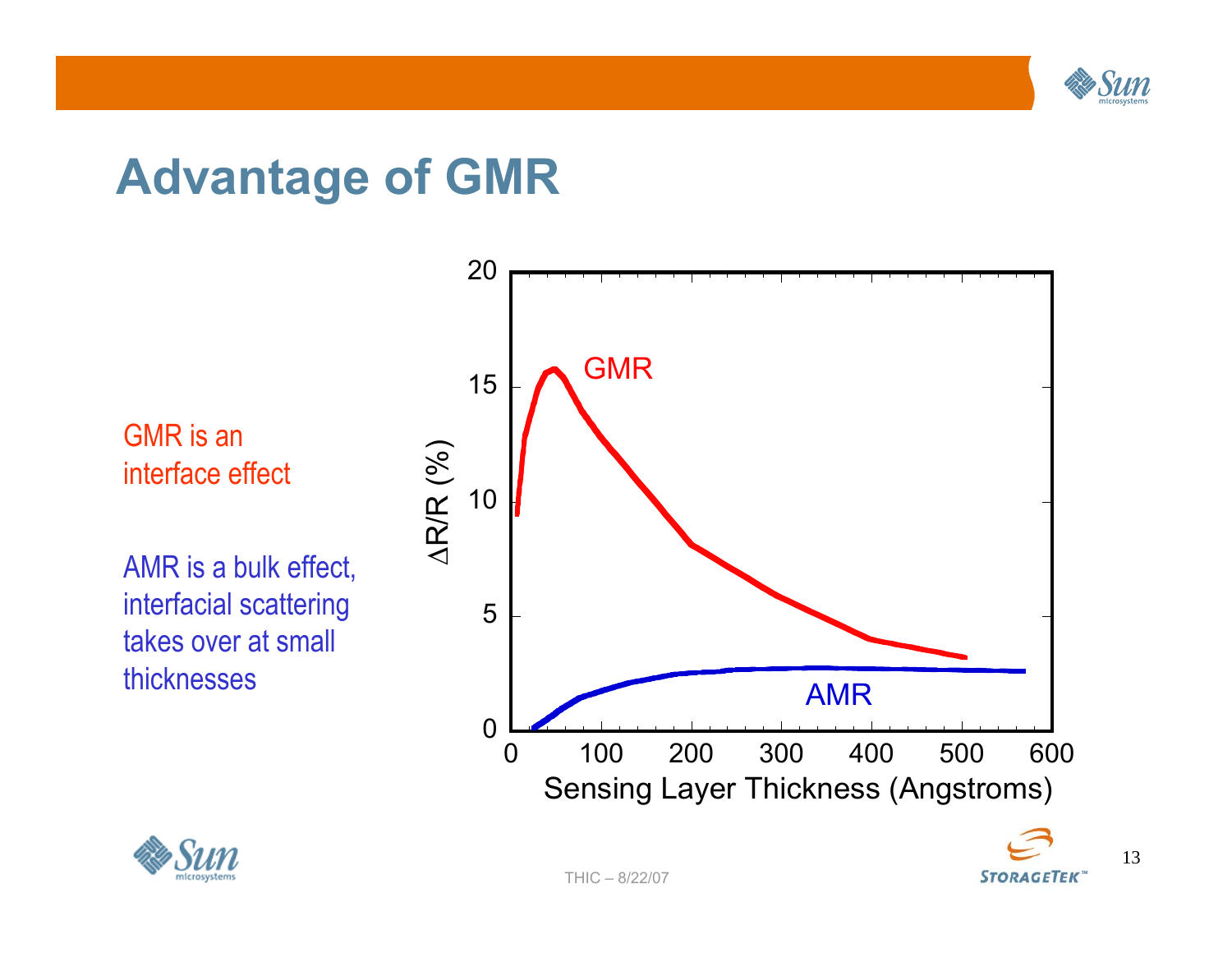

#### **GMR – Spin Dependent Scattering**

**Aligned moments** *Low Resistance*





**Anti-aligned moments** *High Resistance*





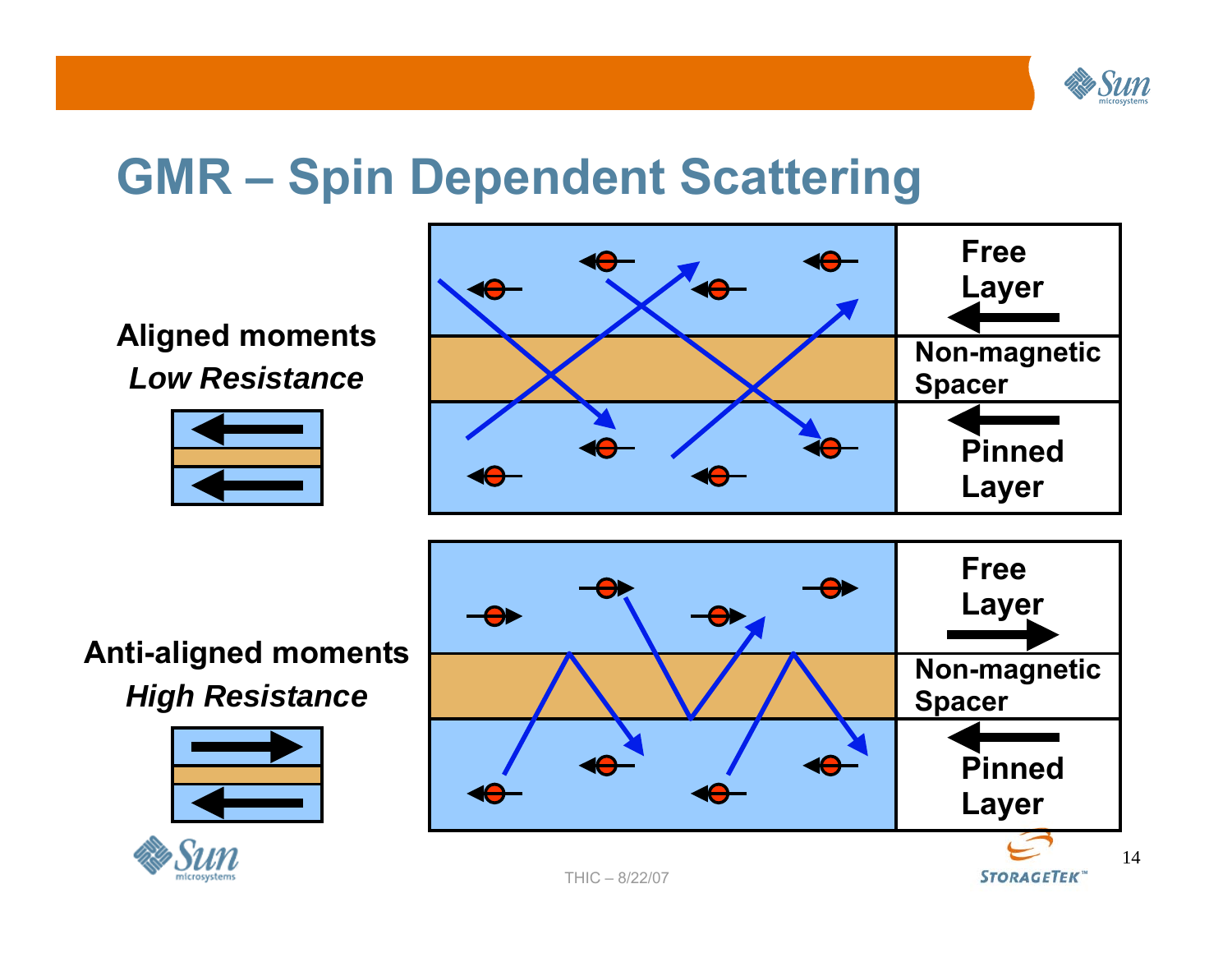

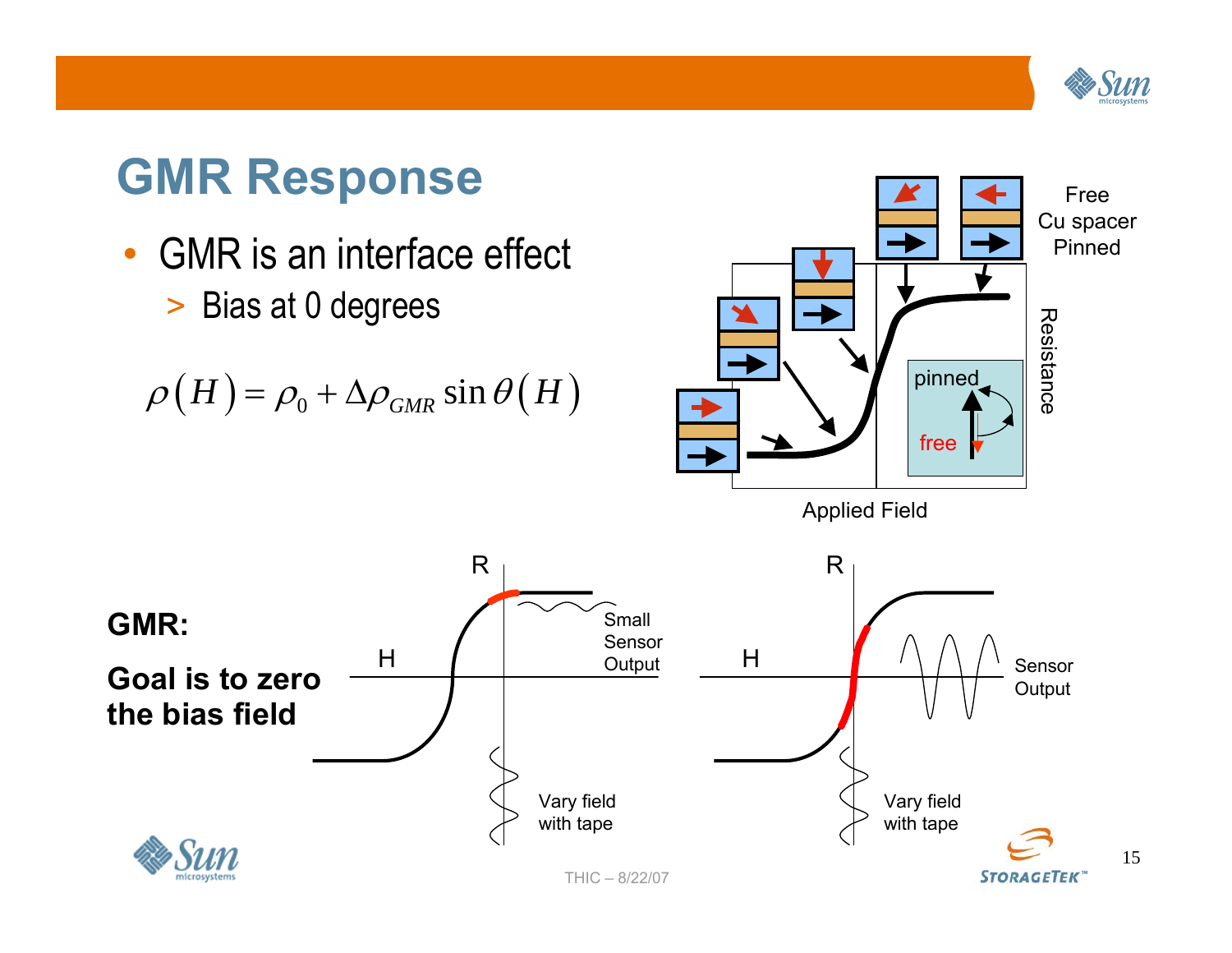

#### **How Do We Make These Structures?**

- GMR structures act as a spin valve
	- > Resistance depends on direction of applied magnetic field on the sensor
- 3 important components
	- > Free layer
		- > Well behaved
		- > Properly oriented and biased
	- > Non-magnetic spacer
		- > Interface properties are important
	- > A solid pinned layer
		- > Won't move with field from tape



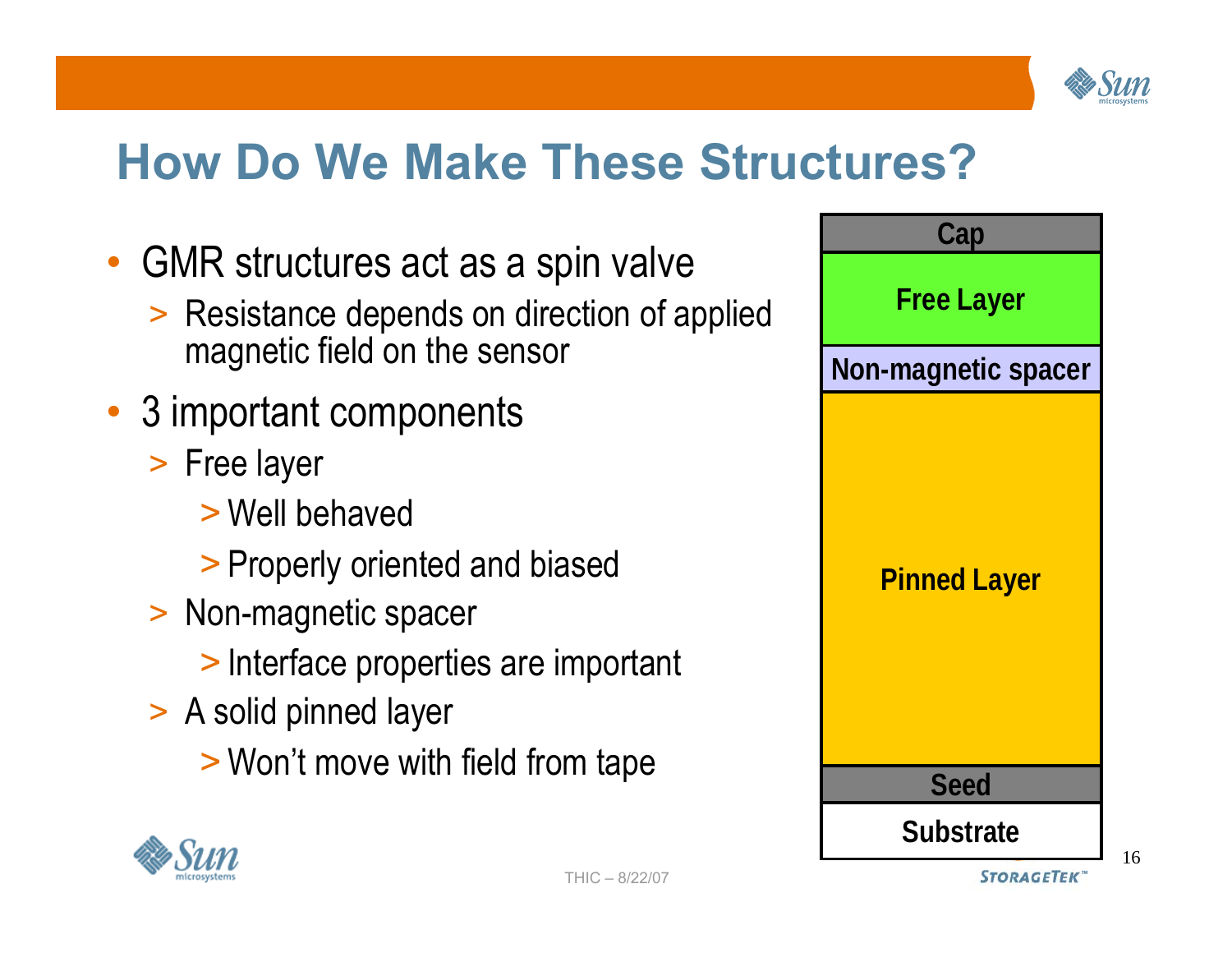

#### **GMR Sensor Stack Materials**



#### **magnetization**



**STORAGETEK**<sup>"</sup>

17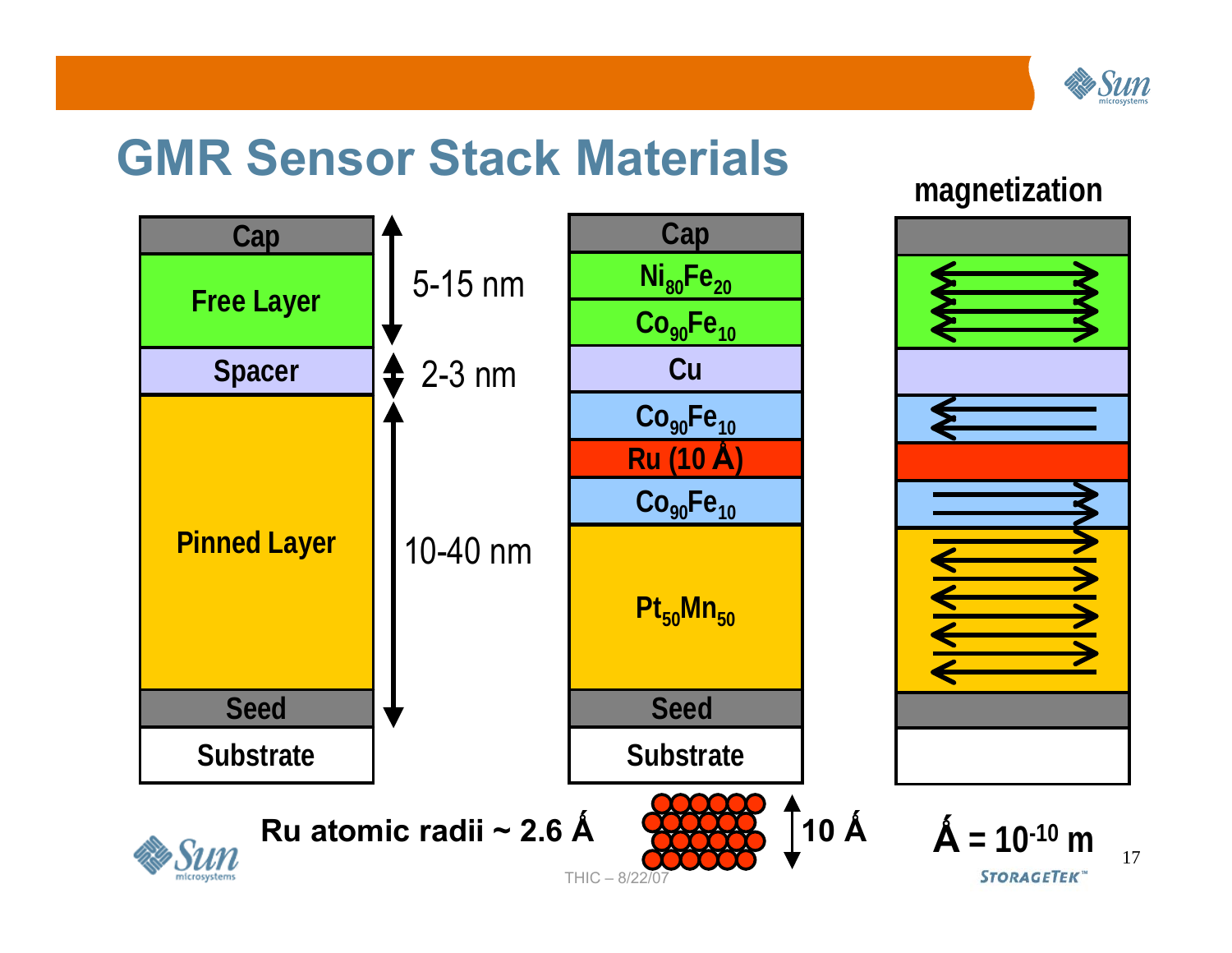

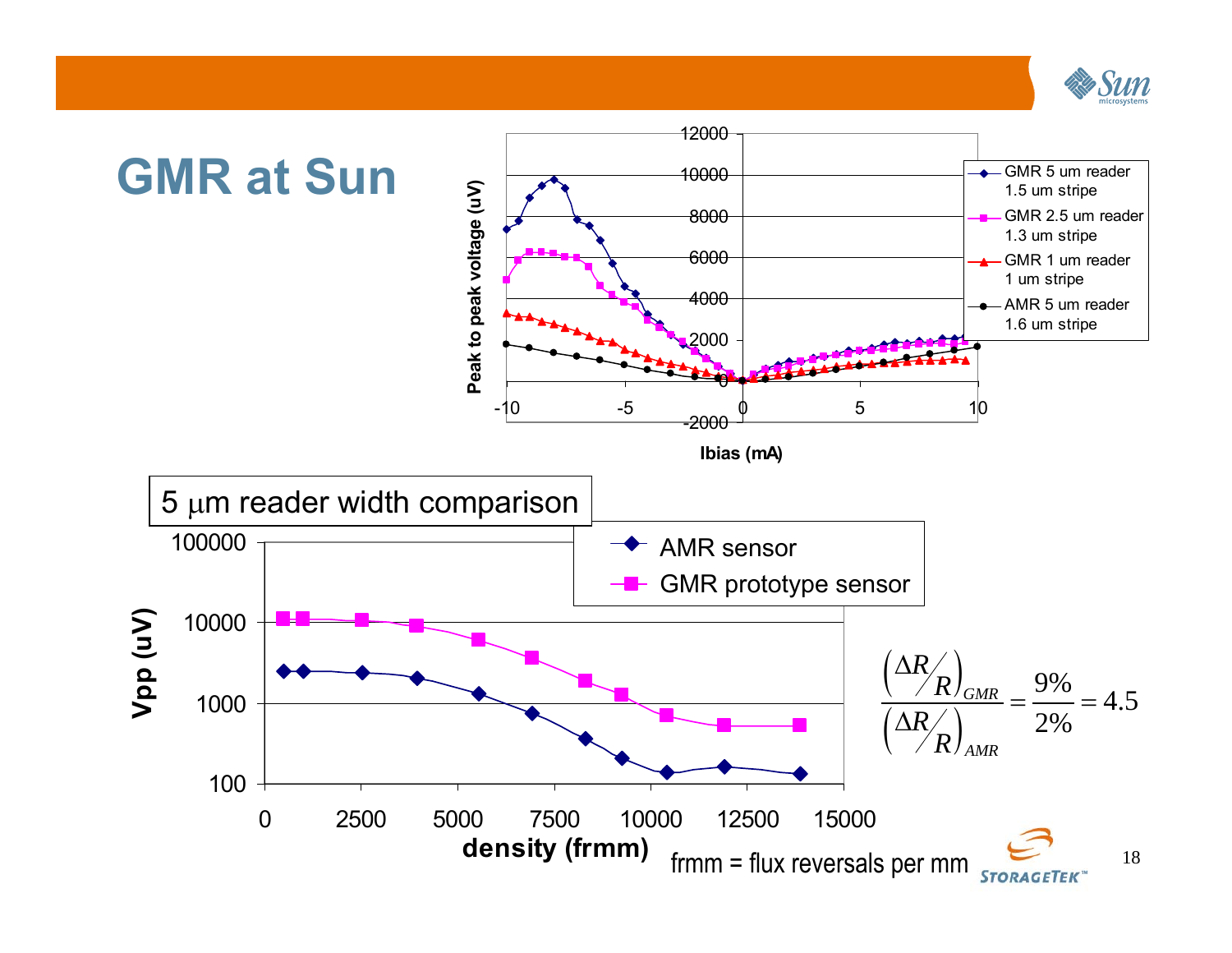

# **Recording Head Operations at Sun Louisville, CO**

- • Providing leading edge head technologies for Enterprise, Mid-Range, and Low-End tape drive products.
	- >Sun Microsystems T10000 and 9x40 product lines; LTO2-LTO4
	- >The first thin film helical scan read & write heads in production with VXA-3
- $\bullet$  Developing the technology building blocks for future generation products now
	- > GMR, increased device density, advanced materials
- • Custom designed equipment technology to meet the unique requirements of tape head manufacturing
	- $>$ Dynamic testers, head assembly, critical dimension measurement
- $\bullet$  State-of-the-art performance analysis capabilities to ensure product quality and competitive position
	- >Dynamic performance, constructional analysis, magnetics analysis



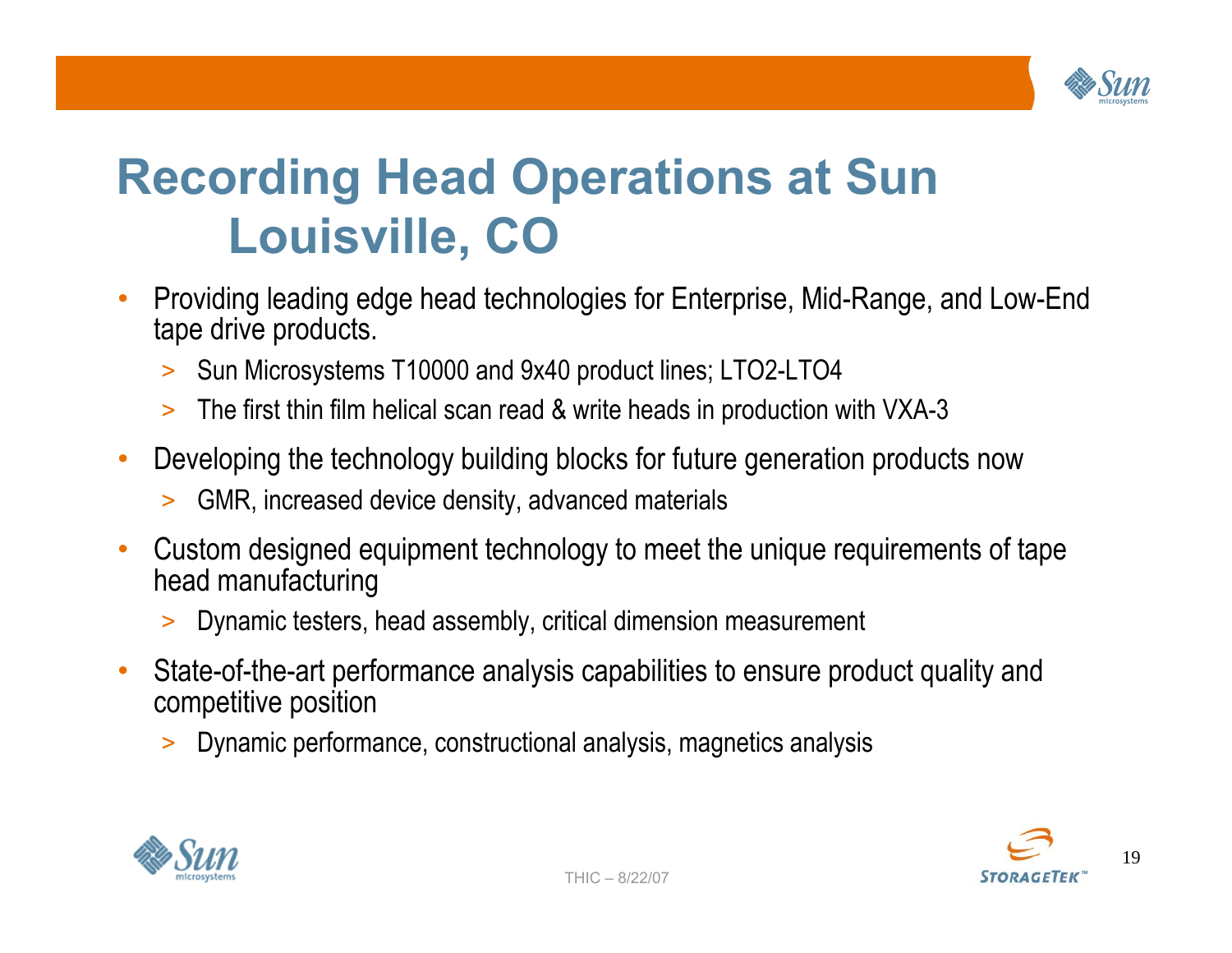

## **GMR to TMR**





20

**STORAGETEK**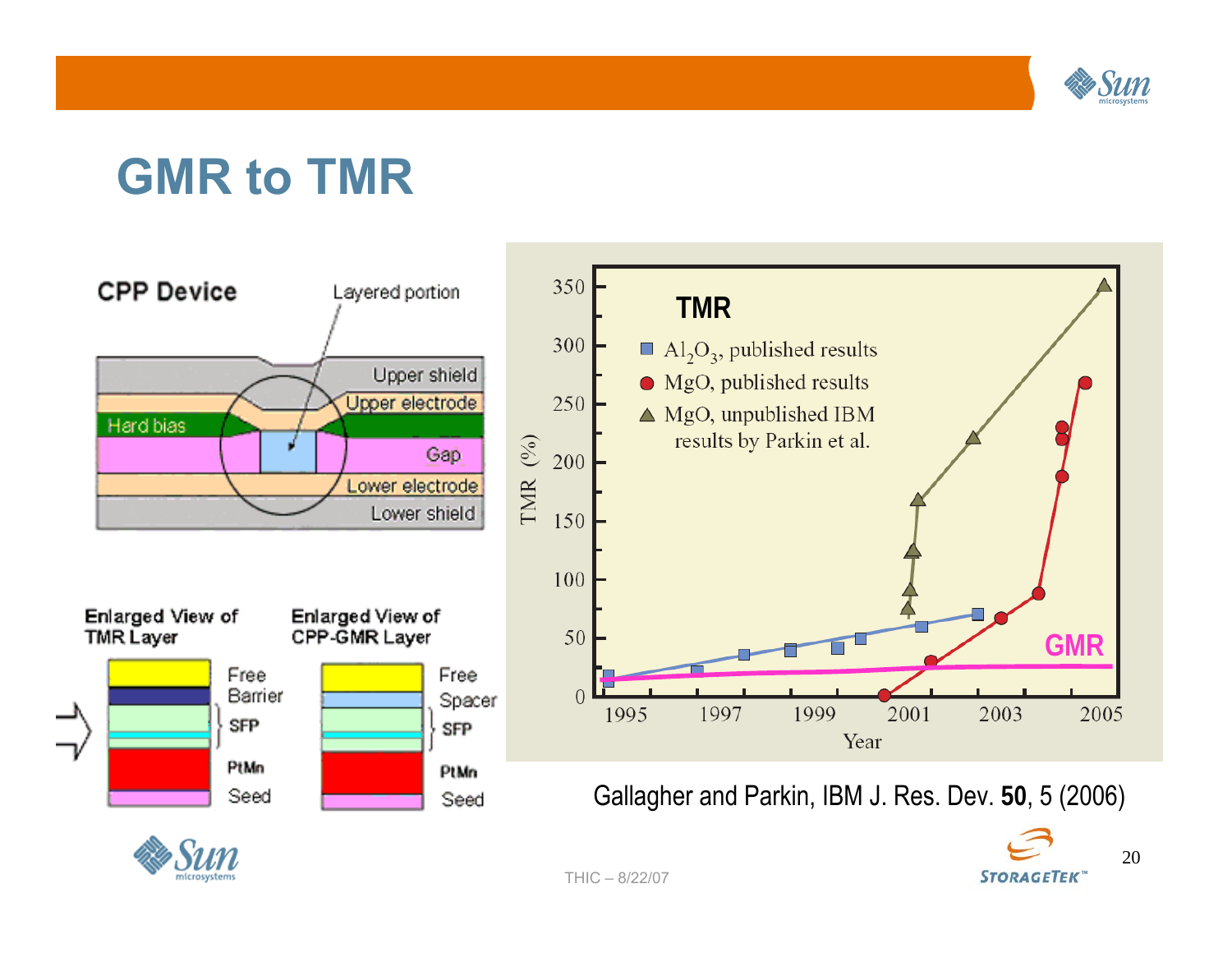



#### **AMR to GMR Transition for IBM**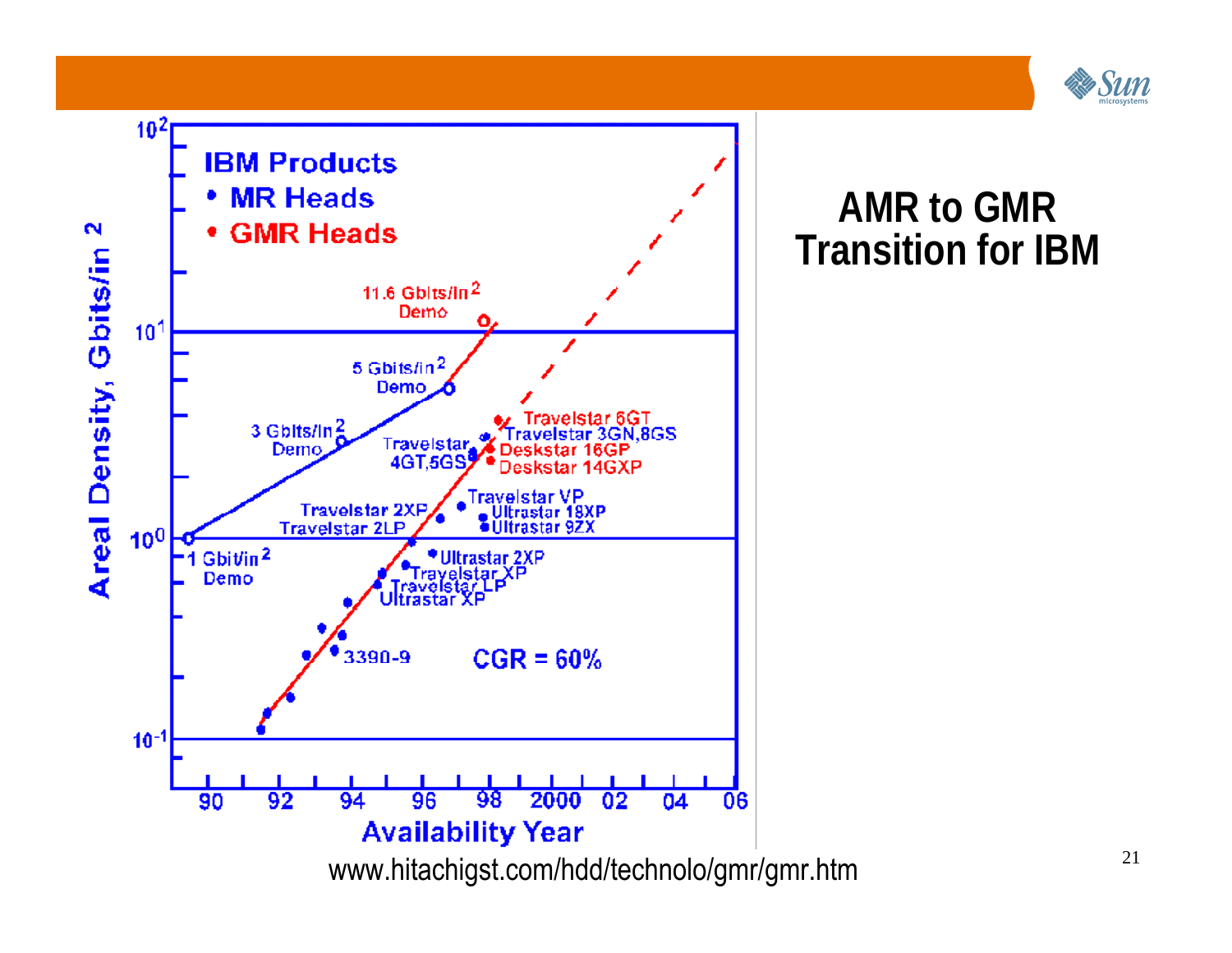

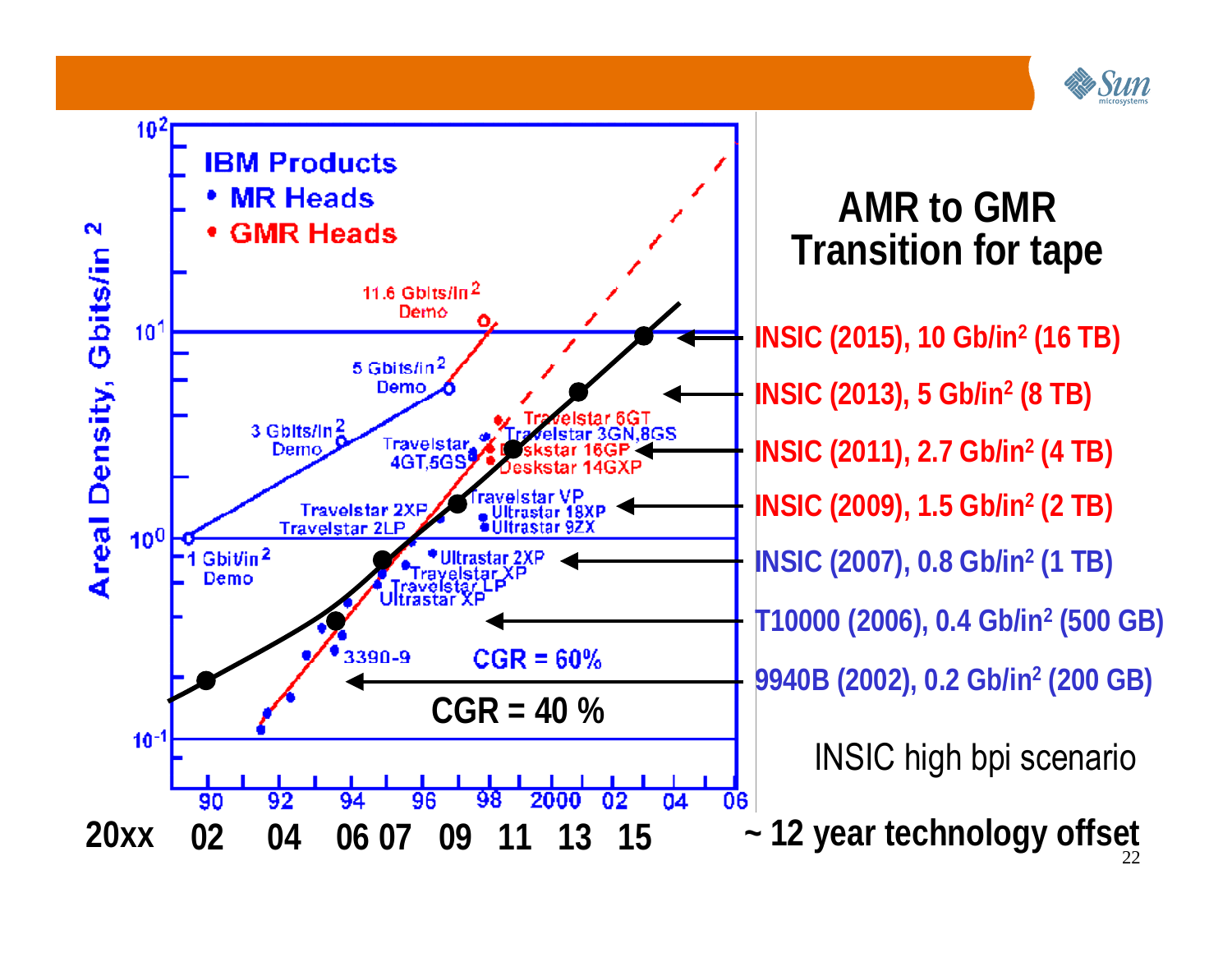

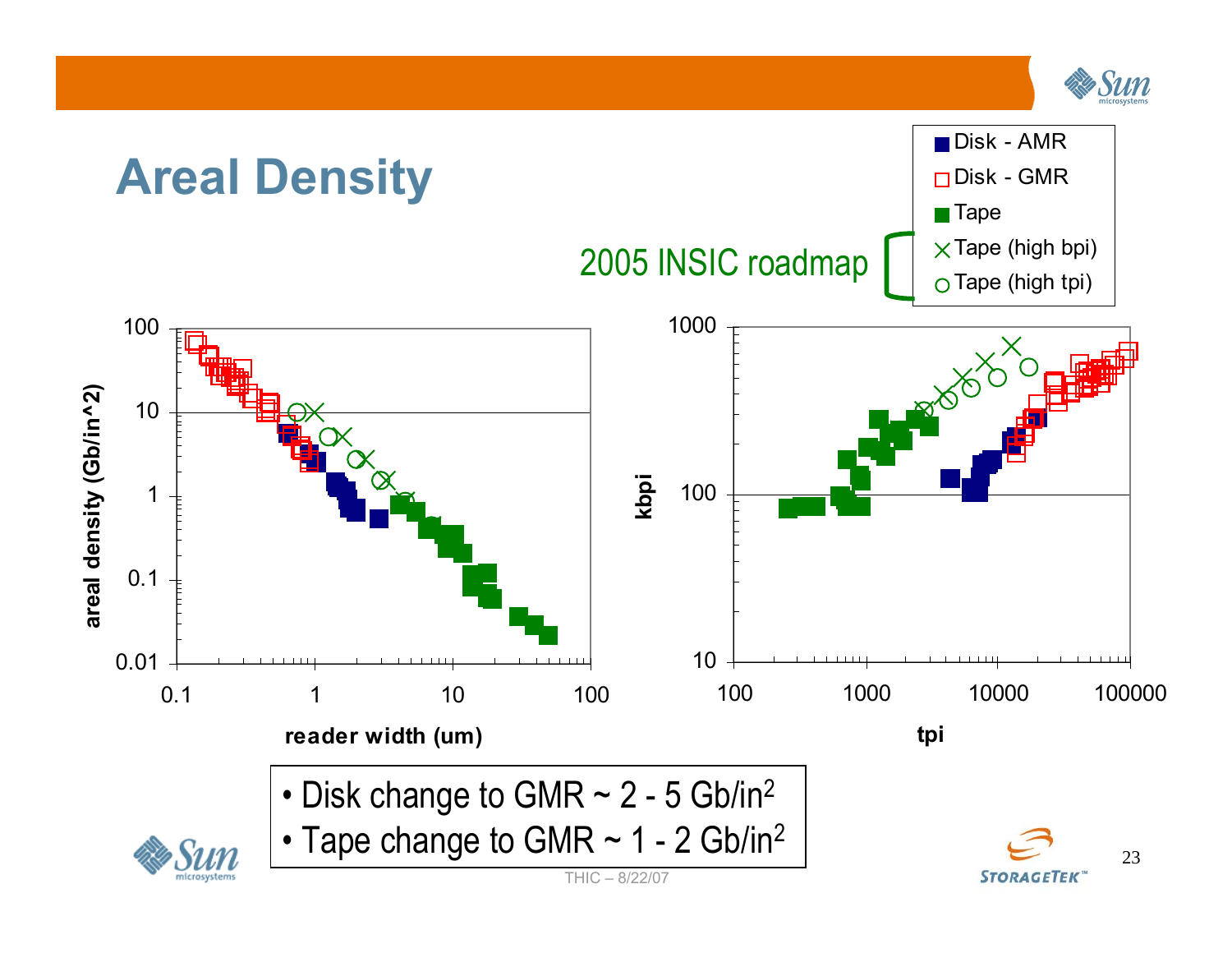

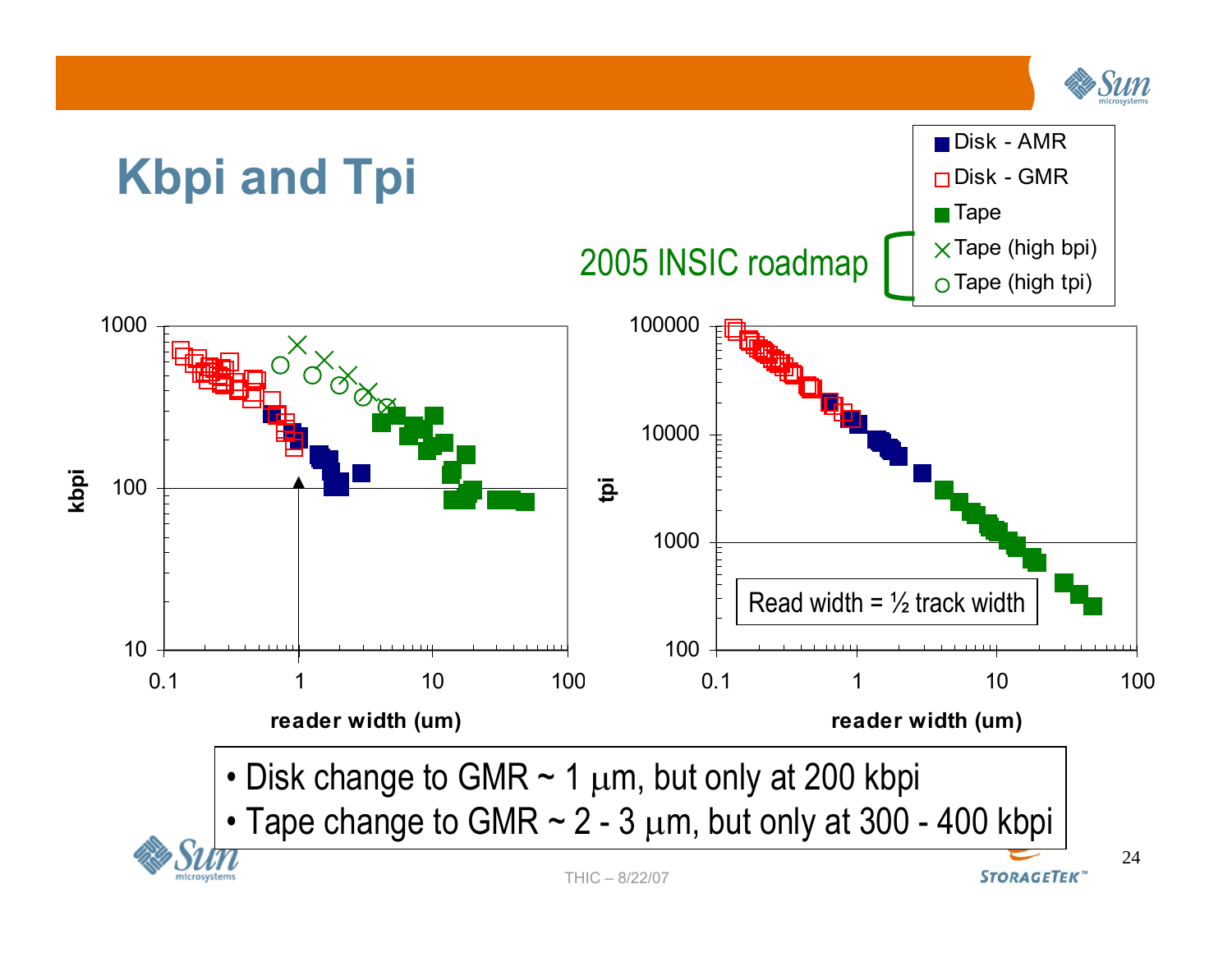

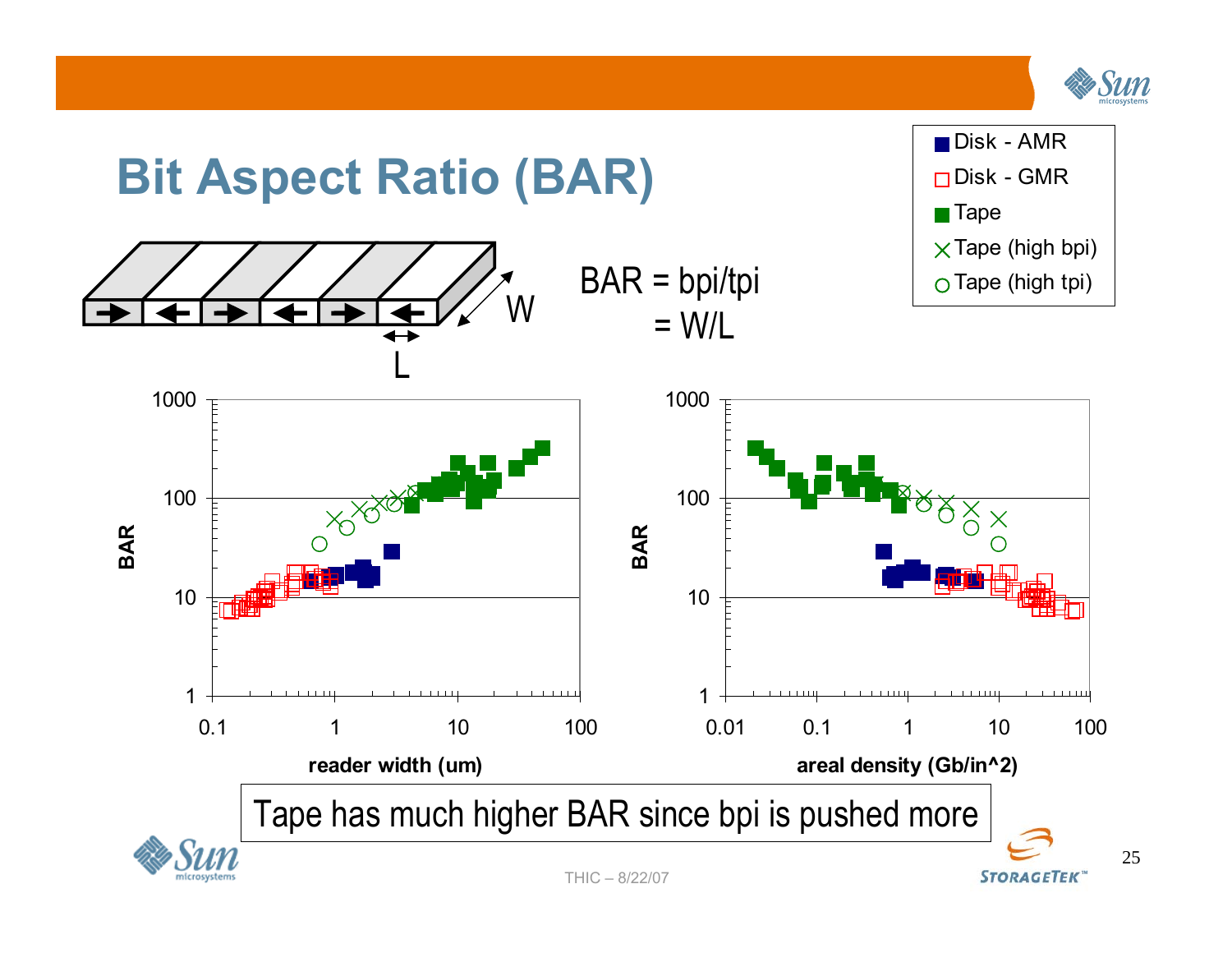

# **Similarities and Differences**

- $\bullet$ **Similarities** 
	- > Fundamental physics of recording is identical
- •**Differences** 
	- > Interchange is needed for tape
	- > Disk is a "closed" environment compared to tape
		- > Contamination and corrosion
	- > Tape does read while write
	- > Area (18,000 in<sup>2</sup> vs. 8 in<sup>2</sup>)
	- > Rigid disk vs. flexible tape media (sputtered vs. particulate)
	- > Number of tracks
		- > 32 data + 4 servo tracks in Sun T10000 drive (crosstalk is a major issue)
		- > But disk can have lots of platters (5 two-sided disks with 10 heads)
	- > Manufacturing yield: tape, 36/36 with 36 tracks, disk, 1/1
		- $>$  (device yield)<sup>36</sup> = head yield
		- $>$  (83% device yield)<sup>36</sup> = 0.1% head yield
		- $>$  (99.5% device yield)<sup>36</sup> = 83% head yield



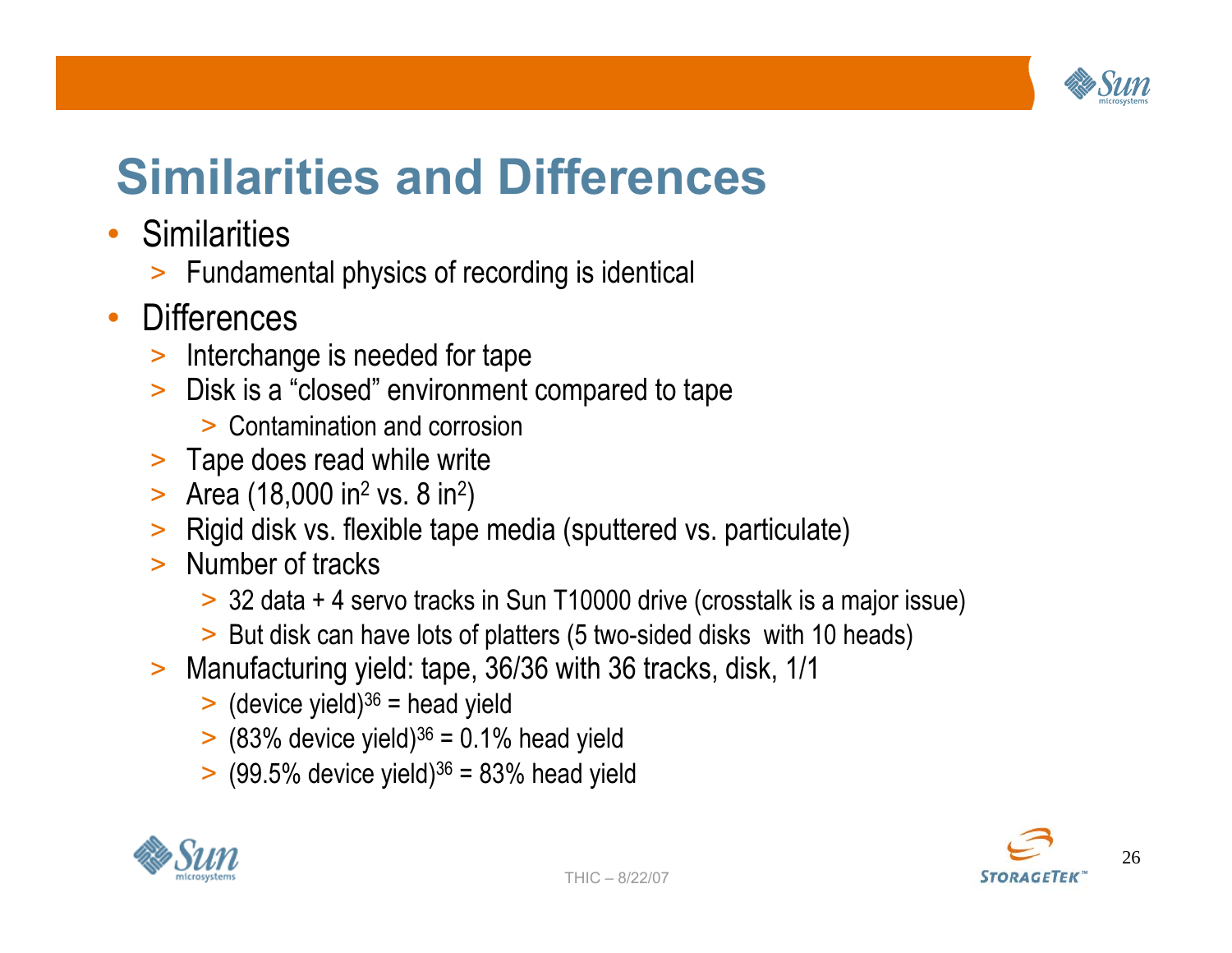

## **Electro-Static Discharge**

- GMR sensors are extremely sensitive to ESD
- Two failure modes
	- $-$  High temperatures melt and  $\,$ fuse materials together
	- $-$  Moderate temperatures heat PtMn anti-ferromagnet above it's blocking temperature
		- PtMn can reorient ~ 350º C
		- NiFe free layer ~ 660 º C
		- Cu spacer ~ 1000 º C



(Al Wallash – Maxtor Corporation)



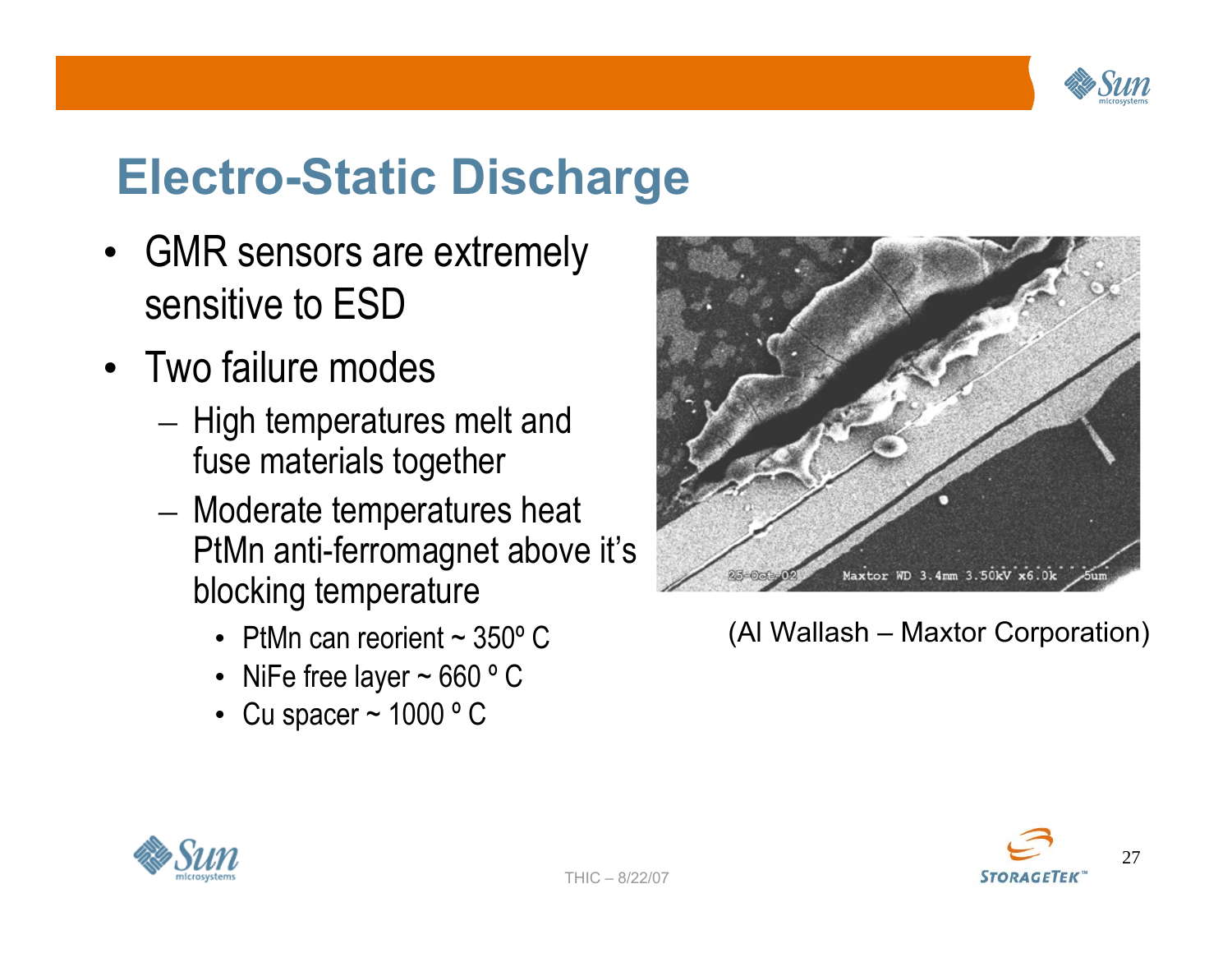

# **ESD Sensitivity**

- • Hard drive
	- > Preamp on slider
- Tape
	- > Long flex to preamp





#### 2006 Maxtor hard driveSun T10000 head, flex, and voice coil

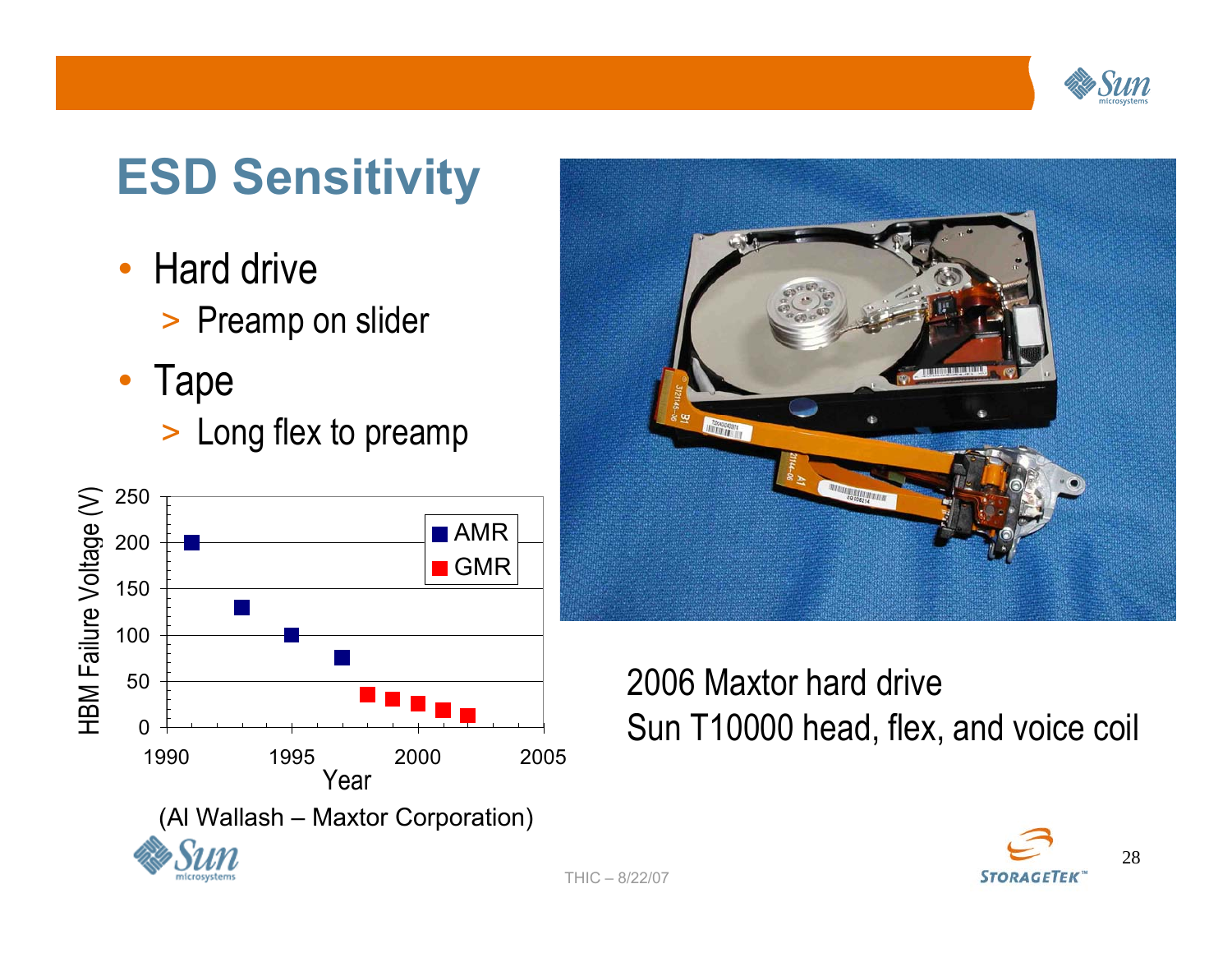

### **Conclusion**

- • Fundamental physics will drive the transition from AMR to GMR in tape just as it did in disk
	- > Disk migrated at  $2 5$  Gb/in<sup>2</sup>,  $\sim$  200 kbpi, and 1  $\mu$ m reader width
	- >Tape will migrate  $\sim 1 - 2$  Gb/in<sup>2</sup>,  $\sim 300 - 400$  kbpi, and  $2 - 3$  µm reader width
- Engineering tradeoffs have pushed disk to high tpi and tape<br>to (relatively) high bpi due to track following issues in tape
- Disk migrated to GMR successfully (and then TMR)
- Tape will migrate to GMR but issues exist
	- > Corrosion
	- > ESD
	- > Media